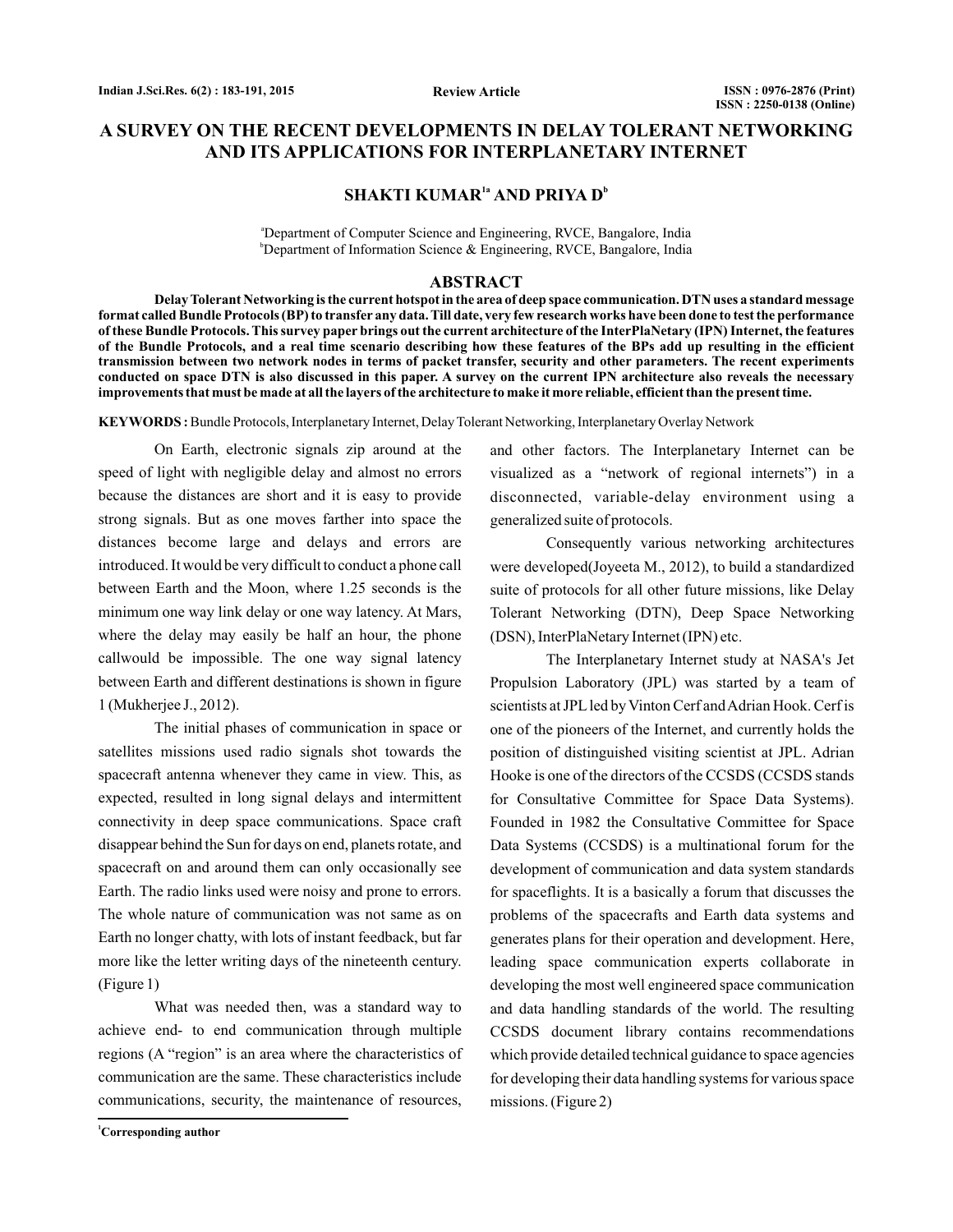

**Figure 1 : Comparison of One Way Signal Latency Between Earth and Different Destinations**



**Figure 2 : Use of Bundling and Fragmentation Over A Number of Passes of the Satellite**

# **Literature Survey**

#### **• UK- Disaster Monitoring Constellation (UK-DMC)**

Perhaps the Bundle Protocol was first tested and demonstrated on board the UK-DMC satellite manufactured by the Surrey Satellite Technology Ltd (SSTL) on August, 2008. In this experiment the proactive

fragmentation capabilities of the Bundle Protocols was to be checked which would even allow a large file to be sent over the network during a single contact opportunity to a ground station(Mukherjee J., 2012). Therefore the experimenters didn't provide high propagation delays. There are seven UK-DMC imaging satellites in the Low Earth Orbit (LEO)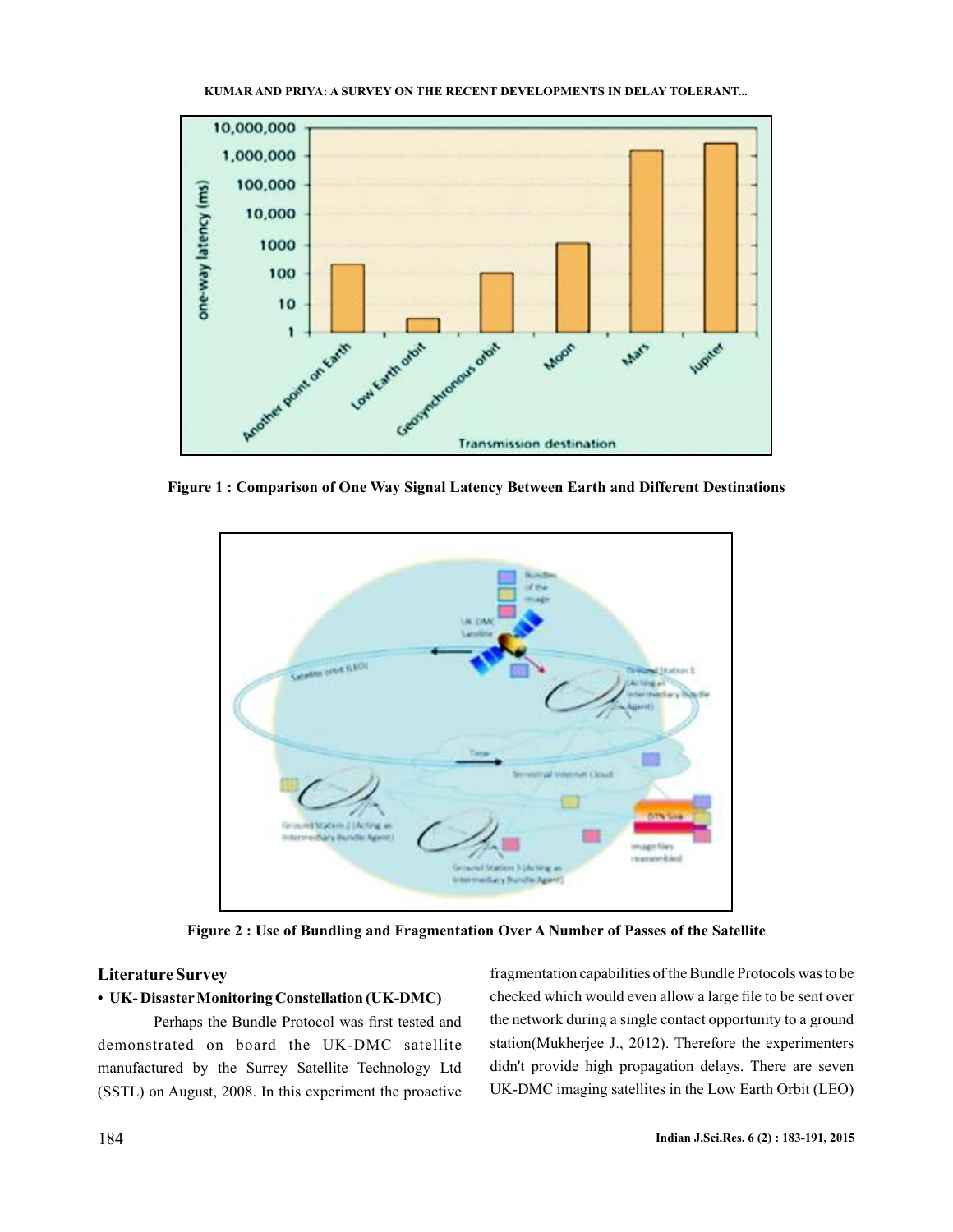which have 5 to 14 minutes of contact time during a scheduled pass to a ground station (ground stations are interconnected through terrestrial networks), in its complete 100 minutes orbit. The image taken by the satellite was broken into bundles and required three passes to be transferred to the ground and finally to a "DTN sink" as demonstrated in the figure 2. If the satellite were to transfer it to a single ground station it would take approximately three orbits for a sink to obtain the complete file (considering minimum delays over the terrestrial network). The UK-DMC satellite did it in only one orbit by transferring the image bundles to separate ground stations and then reassembled it over the terrestrial Internet at the sink using the Bundle Protocol of DTN architecture.

# **• Experiment on- Board The International Space Station (ISS)**

NASA's Huntsville Operations Support Center (HOSC) has also been testing the DTN technology on the International Space Station (ISS) in collaboration with University of Colorado. It has deployed the bundle protocol in a Bundle Protocol Agent (BPA) to the Commercial-Grade Bioprocessing Apparatus 5 (CGBA5) and carried out a series of tests(Mukherjee J. and Ramamurthy B., 2013). The CGBA5 is primarily an environmental control chamber for life science experiments but along with that it also provides a computational/communicationplatform that has a 1 GHz Intel Celeron processor (32-bit), 1 GB RAM, 4 GB solidstate disk and an operating system Linux 2.6.21. The Rack Interface Computer (RIC) on board the ISS serves as the IP gateway to the ISS payload LAN. We find that the RIC frame size is 96 bytes for uplink and 1248 bytes for downlink. However, the CGBA5 applications can submit data unitsupto the size of 2048 bytes regardless of the RIC frame size. The uplink and downlink bandwidth provided by the channel is 150 and 400,000 bits per second. There's an uplink via S-band and two downlink paths: S- and Kµbands. The S-band is viewed as the primary payload uplink and telemetry downlink path with relatively low data and command rate such that the bandwidth and command slots are pre-allocated. On the S-band uplink, the command rate is 8 commands per second,that is driven by an onboard 10 Hertz (Hz) clock. The uplink bandwidth is in turn dynamically allocated, in order to provide the facility with varying size uplinks. This program has helped in establishing a long term, readily accessible communications testbed onboard the ISS. Later deployments has also made CGBA4 a communication computer used for tests that transmit messages between ISS and ground Mission Control Centers. All the data is monitored and controlled by the Payload Operations Control Center (POCC) at the University of Colorado, Boulder. Till now only point-to-point communication takes place between space crafts. Moreover, scheduling transmission time, duration and the destination is done manually. The successful ISS testing have brought another success that will no more require human beings to operate and control transmission jobs, thereby saving a lot of labor cost.

### **• Deep Impact Network Experiment (DINET)**

On October and November 2008, NASA performed its first test with DTN in close cooperation with the Epoxiproject. The experiment (mainly performed to simulate a Mars local planet network) was called the Deep Impact Network Experiment (DINET)(Mukherjee J., 2012), and almost 300 images were sent to the spacecraft from various JPL (Jet Propulsion Laboratory) nodes in a duration ofone month. The complete network constituted of 10 nodes: One is the Deep Impact Epoxi spacecraft (that is located at 80 light seconds from Earth and acts as Mars relay orbiter) itself and the other nine are here on Earth at JPL and they simulate Mars landers, orbiters and ground missionoperations centers. The course of the experiment is as follows:

October 18, 2008 - The Interplanetary Overlay Network (Burleigh S., 2007) (Interplanetary Overlay Network (ION) is an implementation of the DTN Bundle Protocol that is intended to be usable for interplanetary communications) DTN software was successfully uploaded on the Epoxi spacecraft and data was sent and received from the DINET Experiment Operations Center.

October 20, 2008 - Images were sent to the Epoxi spacecraft and 3 hours later the same images were transmitted and successfully received at JPL exhibiting one of the first examples of the Interplanetary Internet.

October 22, 2008 - During pass 2 of the experiment 264046 bytes (five images) were successfully delivered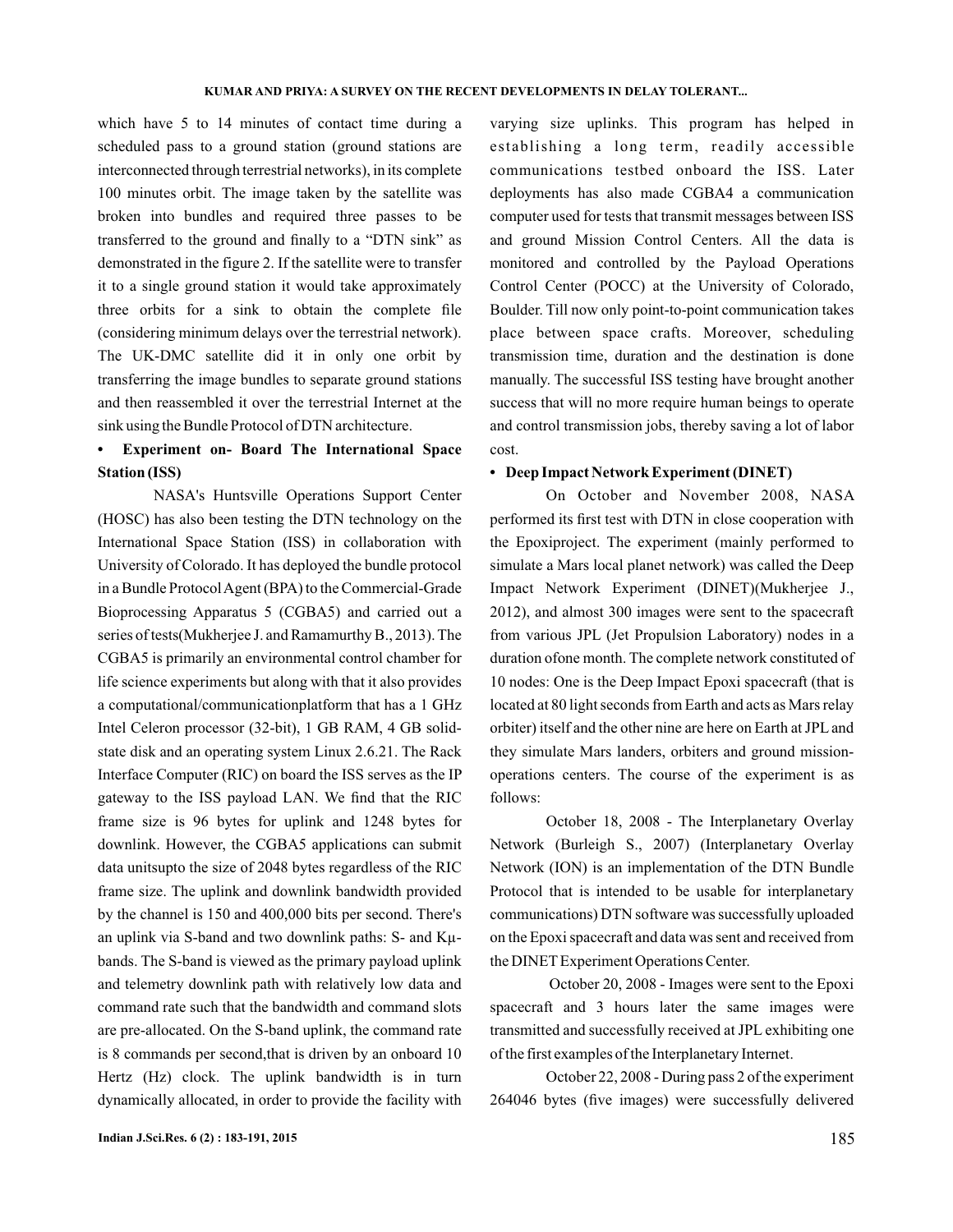

**Figure 3 : The Interplanetary Internet Architecture**

making 97.6% (approximate) link utilization.

November 3, 2008 - On the 5th DSN tracking pass an additional 1587420 bytes (35 image files) were delivered via the IPN to image reception software in the DINET Experiment Operations Center.

## **Delay Tolerant Networking**

Delay-tolerant networking (DTN) was designed to enable standardized communications over long distances and through time delays. It has something called as Bundle Protocol(Burleigh S. and Scott K., 2007), or BP, as its core element, which is similar to the Internet Protocol, or IP, as the core element of Internet here on Earth. The big  $di$  erence between the regular Internet Protocol (IP) and the Bundle Protocol is that IP works assuming a continuous end-to-end data path, while BP is built to account for errors and disconnectionswhich is very much common in deep space communication. To understand the application of this delay tolerantnetworking in space communications we must look into the Open Systems Interconnection model (OSI) which is a conceptual model that characterizes and standardizes the internal functions of a communication system by partitioning it into abstraction layers.

#### **OSI Model**

In this model the communication functions are partitioned into hierarchical set of layers(Stallings W., 2003). Each layer performs a related subset of the complete process required to communicate with another system. The different layers of the OSI model are: Application, Presentation, Session, Transport, Network, Data Link, and Physical. It is theApplication layer which provides access to the OSI model to the users. To enable the current IPs to work with the features of Delay Tolerant Networking, Bundle Protocols (BP) have been definedwhich sits in the Application layer of the current internet model forming a

store- and- forward overlay network(Burleigh S., 2007). This newlayer formed (also known as the Bundle Layer(Romano P., Schrotter P., Koudelka O., and Wittig M., 2009)) comprises transport and application layer functionalities. The transport of data packets between IPN nodes is handled by the bundle protocol, while the provision of end-to-end connectivity between source and destination node is handled by application layer functionalities. The final architecture formed is known as the Interplanetary Internet. Since in interplanetary network environments continuous end-to-end connectivity cannot be assumed, the bundle layer must have the capability of storing data bundles as well as their address and route to their final destination until they can be forwarded to the next hop and so on.

The BP interacts with lower layers of the OSI through "Convergence Layer Adapters" (CLAs)(Caini C., Fiore V., 2012). Various CLAs have been defined; the most common are those for TCP, UDP and the Licklider Transmission Protocol (LTP)(Caini C., Fiore V., 2012), (Apollonio P., Caini C., Fiore V., 2013), which is particularly suited to space links including cislunar ones. In the DTN architecture, transport protocol end-to-end features are confined to one DTN hop, while end-to-end communication through multiple DTN hops is provided by the bundle layer, which acts as a store-and-forward overlay; DTN overlay and storage and other DTN features.

The final architecture of the Interplanetary Internet can be given as in figure 3.

### **Capabilities of Bundle Protocols**

• Custody-based retransmission(Apollonio P., Caini C., Fiore V., 2013)

- Ability to cope with intermittent connectivity
- Ability to take advantage of scheduled, predicted,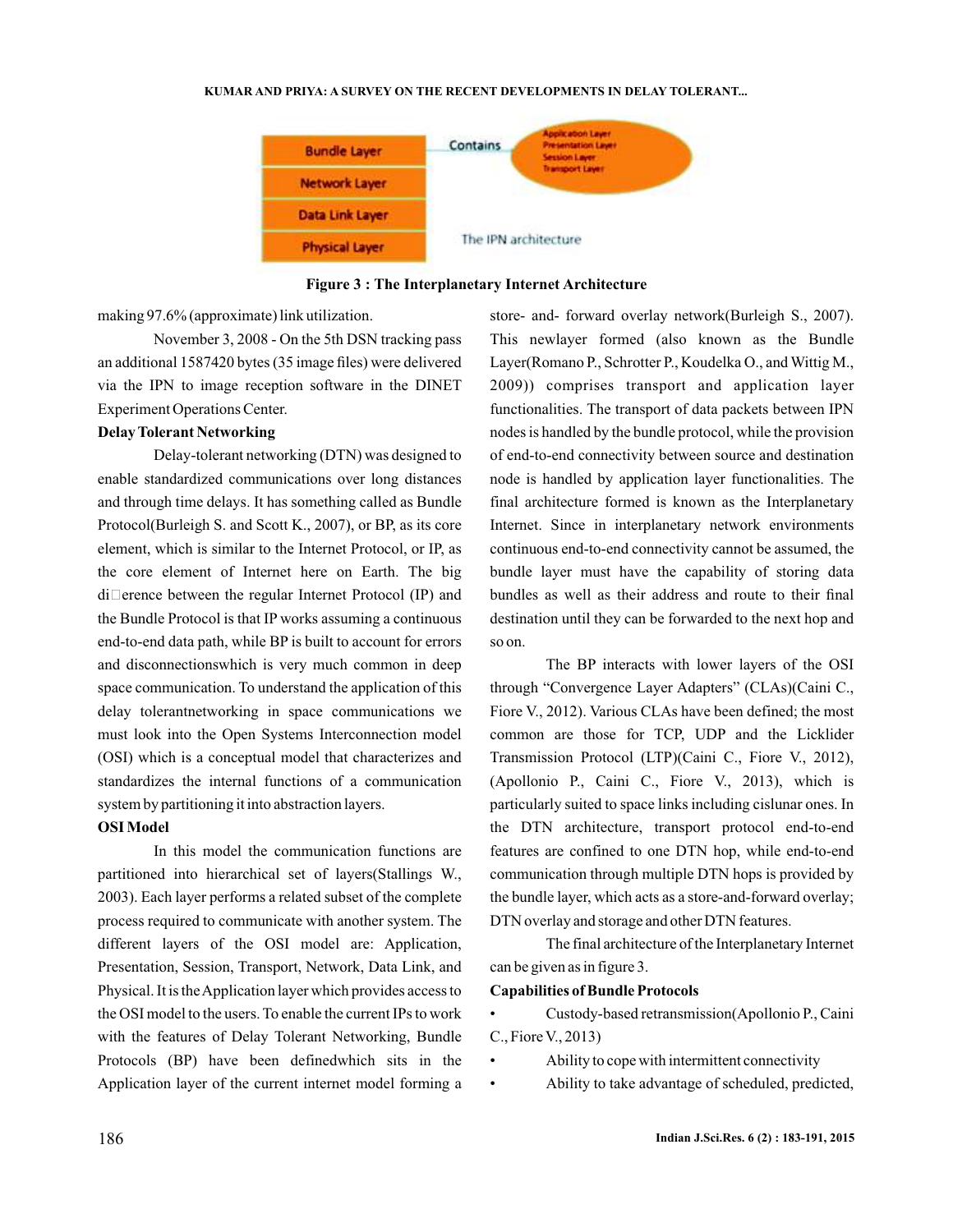and opportunistic connectivity in addition to continuous connectivity.

Late binding of overlay network endpoint identifiers to constituent internet addresses.

## **Features of Bundle Protocols**

## **• Custody Transfer**

Bundle Protocol can add a layer of reliability by using an optional service called custody transfer(Zhou D., Yang M., 2012). Custody transfer requests a node with capable storage to store the bundle if it has storage capacity. The node that accepts custody of a bundle will transmit a custody signal to the node that previously had custody of the bundle. On reception of the custody signal, the previous custodian will delete the bundle from its storage and retransmission buffer. This previous custodian is not required to wait until the bundle reaches the destination to delete the bundle from its storage thus allowing maximum utilization of the limited memory at the nodes. The responsibility of reliably transferring the bundle to the destination lies with the last node that accepted custody of the bundle. Therefore, if the bundle is lost or corrupted at some point of time, the user need not resend the bundle, rather the node that last accepted the custody of the bundle automatically resends the bundle upon the expiration of the TTL (Time to Live i.e. the time for which the bundle remains alive).

Experimental observations at the Communication Research Center, Harbin Institute of Technology, China (Zhou D., Yang M., 2012)shows that when the packet loss rate is less and the link disruption rates are also low, then the throughput in case of without custody is much higher than the throughput in case of with custody. This result can be explained on the basis of the extra time required for the transmission and reception of the custody signal in custody enabled method. But when the packet loss rates are high (say 2%) then the throughput in case of without custody is much higher than that in case of with custody at all link disruption rates. Thus, the feature of custody transfer will definitely help in deep space exploration where the hindrances in terms of packet loss rates and the link disruption rates are very high.

### **• Installation of BPAs Intermediate Nodes**

By installing the BP in end-points and some intermediate nodes, the end-to-end path is divided into multiple DTN hops(Caini C., Fiore V., 2012). In a heterogeneous network region, e.g. a network that encompasses both terrestrial and space links, the intermediate DTN nodes are usually chosen at the border of each homogeneous network region. In this way on each DTN hop it is possible to use the transport protocol which is best suited for that region.

#### **• Contact Graph Routing (CGR)**

Contact Graph Routing (CGR) (Caini C., Fiore V., 2012) is a dynamic routing algorithm designed to cope with intermittent scheduled connectivity. In the space environment, communications between DTN nodes are active for only limited intervals of time, called "contact windows" in DTN terminology. Each contact offers the opportunity to transfer no more data than the "contact volume", given by the product of the link speed (in bit/s) and the contact window. Contact periods and contact volumes are assumed to be known beforehand because they are dependent on either DTN node motion or scheduled bandwidth allocation of space links. CGR exploits the knowledge of contacts windows and volumes to find the most suitable path from source to destination, following a complex algorithm, which is fully described in ION (Interplanetary Overlay Network) documentation(Burleigh S., 2007).

Situations may arise where a contact between two nodes does not occur for a long time period during which the bundle TTL (Time To Live) expires or a bundle cannot be transmitted within the set contact period of the two communicating nodes. For both the cases the bundle is removed from its outbound transmission queue and the CGR is re-applied to the bundle so that an alternate route can be computed.

The key point in the CGR algorithm(Caini C., Fiore V., 2012) are the following:

• Each node implementing CGR has a global knowledge of contacts (ie. which nodes it has to transmit the bundles because a "contact plan" has been provided to space nodes by a control centre)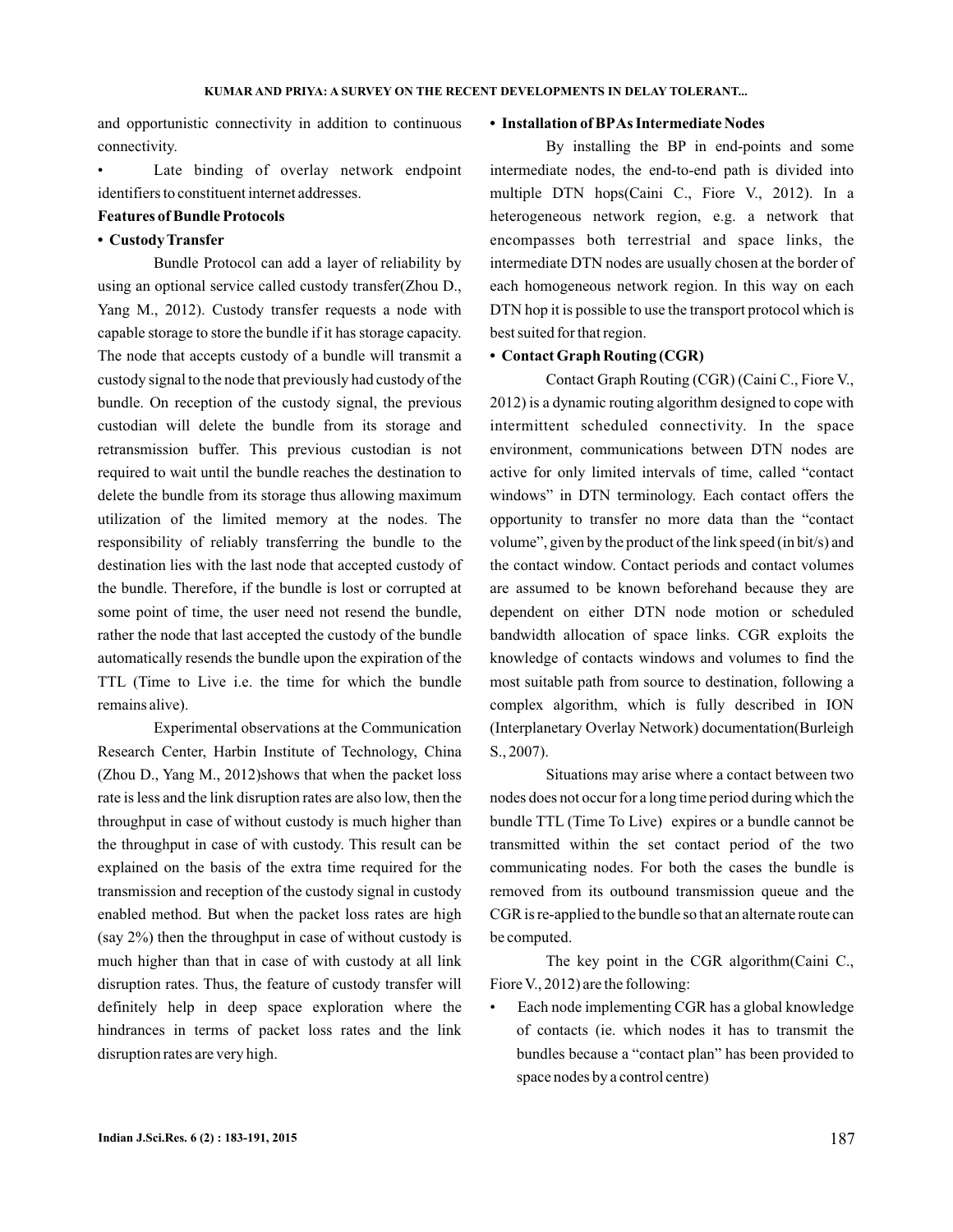- The route is recomputed at each node implementing CGR.
- Routes are always recomputed for each new bundle, to cope with network dynamics.
- The criteria for "best" route selection may vary. According to the ION releases 2.5.x the "best" path is that which provides the shortest "expected delivery time".

# **• Fragmentation**

An interesting feature of DTN bundle protocol is the possibility of fragmenting bundles(Apollonio P., Caini C., Fiore V., 2013). There are two types of fragmentation: Proactive and Reactive fragmentation. Proactive Fragmentation is particularly useful feature in the presence of intermittent periodic connectivity, where there may be a strict constraint on the maximum amount of data that can be transferred (contact volume) between two successive DTN nodes at each availability of contact time. In this case, proactive fragmentation automatically subdivides large bundles into multiple fragments of a predetermined size whenever the maximum contact volume is known prior.

Reactive fragmentation works when there is a relatively long disruption of the channel, which forces the DTN bundle protocol to close the connection at Transport layer during a bundle transfer. In order not to retransmit successfully received data, the bundle which is partially transmitted is split into two "fragments". The first consists of data which has already been sent, the second is its complement. When the bundle protocol succeeds in reopening the disrupted connection, it will send just the second fragment. These fragments are reassembled before delivery to the application.

## **• Bundle Security**

Security is one of the most complex and important aspects to be considered in DTN, essentially because challenged network impairments, and in particular long delays make the usual security solutions impractical(Caini C., Fiore V., 2012). To implement security, the Bundle Security Protocol (BSP) has been defined(Symington S., Farrell S., Weiss H., Lovell P., May, 2011). The BSP takes care of both end to end and hop by hop security. It adds the following 4 blocks(Symington S., Farrell S., Weiss H., Lovell P., May, 2011) in the bundle layer of the IPN

architecture.

Bundle Authentication Block (BAB), Payload Integrity Block (PIB), Payload Confidentiality Block (PCB) and Extension Security Block (ESB)

BAB is used for authentication at every hop. PIB is used to provide authentication for multiple hops at a time. PCB provides payload(Burleigh S. and Scott K., 2007) (the data that is carried on behalf of an application) confidentiality between source and destination. Finally, ESB provides security (both confidentiality and integrity are recommended in the RFC) for non-payload blocks(Burleigh S. and Scott K., 2007).

The different security threats in transmission of Bundles can be summarized as follows:

## **• DirectAsses to SpaceAssets (Masquerading)**

Space assets are precious and thus must be carefully protected against any form of attack. For this reason only nodes in full control of the space agencies must be authorized to access them. Any attempt to send bundles destined to the relay or to the Lander by the non-institutional user, pretending to be an authorized node, is easily rejected by BAB checking at relay satellite. By contrast, direct transfer in the opposite direction, from the relay orbiters or from the destination to the user (on the source) must be obviously possible(Caini C., Fiore V., 2012).

# **• DirectAsses to SpaceAssets (Denial of ServiceAttacks (DoS)**

Instead of trying to send bundle accepted, an attacker could try to exhaust the storage resources of space assets, to carry out a Denial of Service attack(Caini C., Fiore V., 2012) (bundle need to be stored at intermediate nodes, and the attacker can exhaust the limited memory present at a DTN node by sending unauthorized bundles). For this reason it is essential that bundles that fail the BAB verification rule be eliminated as soon as possible.

## **• Tampering and Eavesdropping**

Unauthorized bundle payload modification (tampering at the source or any node) or reading (eavesdropping)(Caini C., Fiore V., 2012) can be counteracted by an appropriate use of PIB and PCB(Symington S., Farrell S., Weiss H., Lovell P., May, 2011).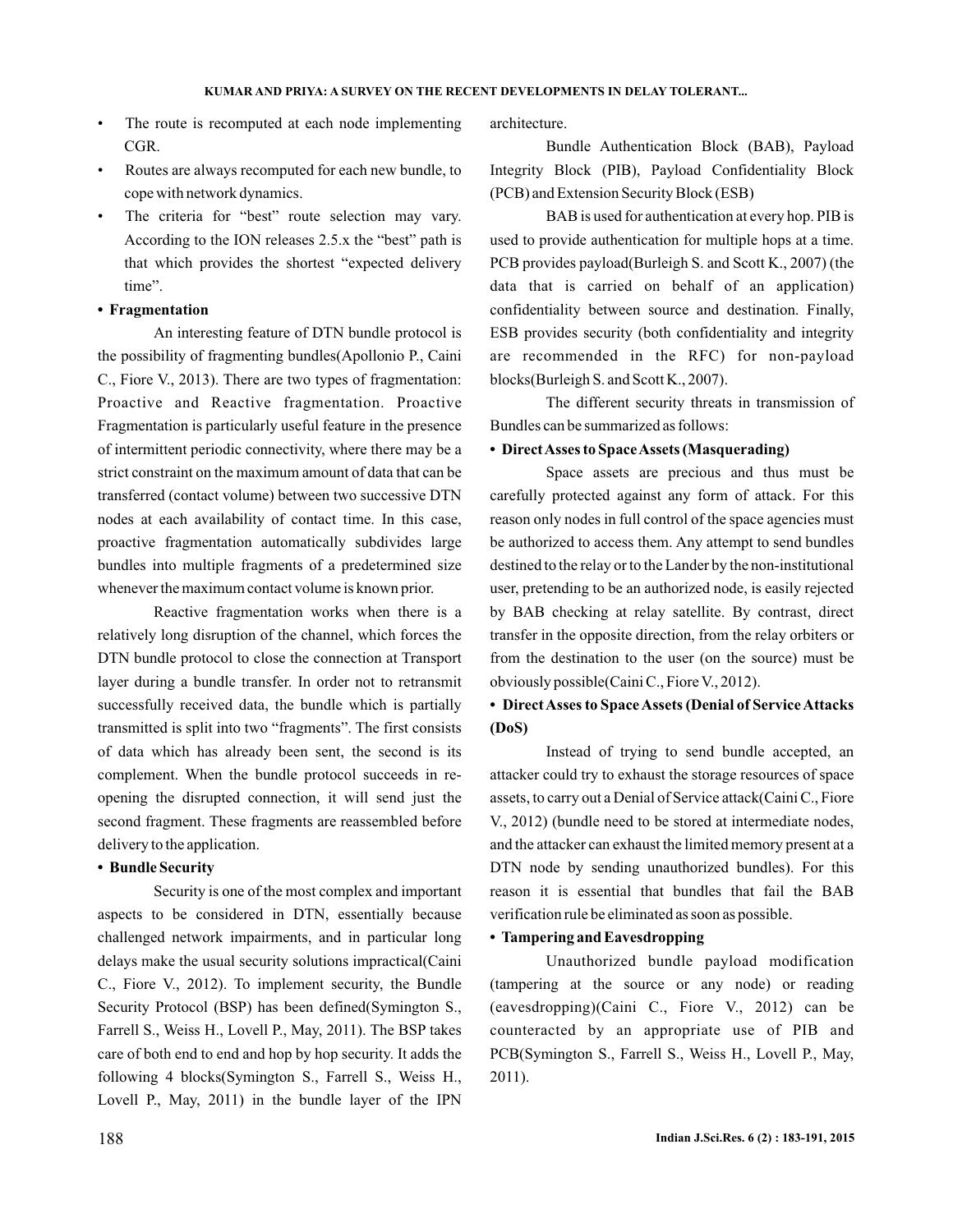

**Figure 4 : Diagram Showing File Transfer From Workstation on Earth to Weather Station on Mars**

### **• Efficient Use of Bandwidth**

The Bundle Protocol tries to use as minimum bandwidth as possible while transmission. This has been accomplished with the help of Self- Delimiting Numeric Values (SDNV) encoding technique. SDNVs were developed for use in these types of fields, to avoid sending more bytes than needed. In this technique any positive numeric value is encoded into N octets, the Most Significant Bit (MSB) of the last octet is set to 0 while all the other octets have their MSBs as 1. The other 7 bits of every octet contain relevant information. An example of the encoding scheme can be of 1 (decimal). It represented by the bitstring "0000001" and encoded as the single byte 0x01 (in hexadecimal). 128 is represented by the bitstring "10000001 00000000" and encoded as the bytes 0x81 followed by 0x00.

## **AReal Time Scenario**

To get a more real visualization of the working of Bundle Protocols for IPN architecture, consider the example of file being transferred from theworkstation of some space agency to a weather station on Mars(Burleigh S., Hooke A., Torgerson L., Fall K., Cerf V., Durst R., Scott K. and Weiss H., 2003). The module must be transmitted

first from the workstation to a deep space antenna complex, then from the antenna complex to a constellation of relay satellites in low Mars orbit (no one of which is visible from Earth long enough on any single orbit to receive the entire module, thus disqualifying the conventional RF signals from the options and mentioning the need for a relay orbiter. The other use of the relay orbiter is that it is designed to achieve store-and-forward relay operation(Caini C., Fiore V., 2012) when the link between the relay and the other node is unavailable due to limited direct connection or some other reasons.), and finally from the relay satellites to the weather station. The first leg, i.e. from the workstation to the deep space antennae complex, of this journey would typically be completed using the TCP/IP protocol suite over the Internet. For the next leg of the journey from the antennae complex to the relay orbiter, the IP/TCP suite won't work satisfactorily because of their drawbacks mentioned in the above section. Thus we need a new set of protocols and this is where the IPN (which uses bundle protocols) comes into picture. The Payload Confidentiality Block(Symington S., Farrell S., Weiss H., Lovell P., May, 2011) authenticates the payload and then gives it a consent for the onward journey. The bundle may be transported in single hop or multiple hops(in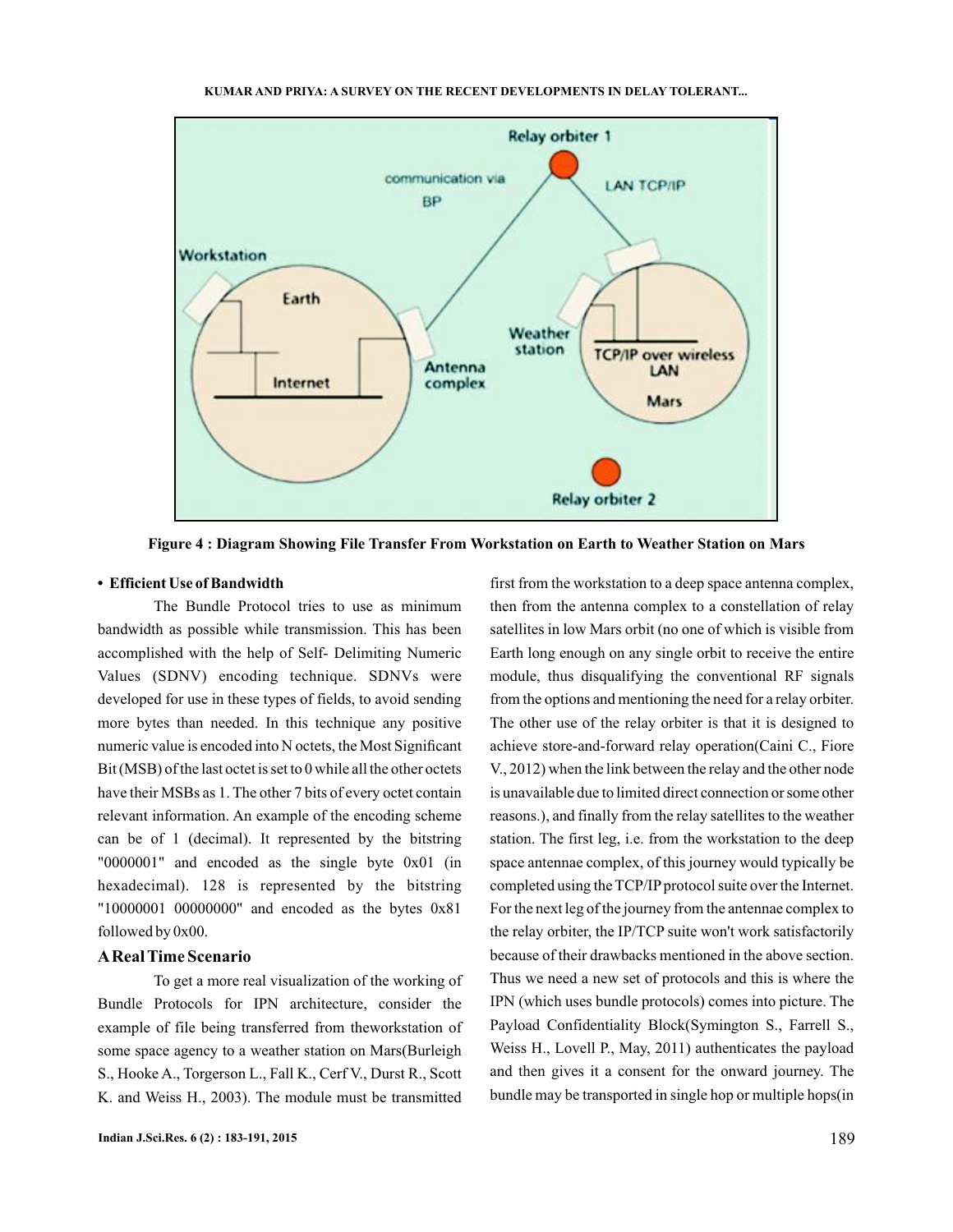case of more than one relay satellites) along with optional fragmentation choice depending on the network connectivity. Authentication is done at each hop. The CGR (Caini C., Fiore V., 2012) sets to work every time a node receives the bundle to find the best route (in case of multiple relay satellites). The relay orbiters can eitheraccept the bundle with custody or without custody(Apollonio P., Caini C., Fiore V., 2013) depending on the link disruption rates and packet loss rates.

For the final delivery of the module from the relay orbiters to the weather station on its wireless LAN, TCP/IP might again be the best choice. But now TCP/IP would be running over wireless link protocols. As in interplanetary space, and in contrast to the wired Internet, data rates on these links are likely to be fairly low, but since potential for congestion will be low for the expected future communications, this choice would perhaps be the best in the currently available networking architecture. The entire process can be summarized as shown in figure 4.

## **Necessary Improvements in the IPNArchitecture**

IPN research work is currently focused at the bundle layer in the previously introduced IPN architecture. This is because efficient data transport issues in store-andforward chains are one of the key problems faced in the Bundle Layer. But apart from these issues, there are catches at all OSI layers which need to be considered.

## **• Improvement in the Bundle Layer**

The current specifications (Burleigh S. and Scott K., 2007) of the Bundle Protocols does not include error detection mechanisms of bundles. It opens the doors to the employment of coding in the application layer of the Bundle Layers of the current IPN architecture.

### **• Enhancements at the Physical Layer**

In order to obtain high transmission efficiency over the long communication links, communication sessions must be scheduled. IPN backbone nodes must calculate communication opportunities with neighbouring nodes in advance to optimize transmission resources(Romano P., Schrotter P., Koudelka O., and Wittig M., 2009).

### **• Data Link Layer Issues**

Multiple access schemes (Romano P., Schrotter P., Koudelka O., and Wittig M., 2009) will play an important role in the context of deployed internets for providing connectivity from orbiting planetary spacecraft to multiple surface elements simultaneously.

## **• Improvements in the Network Layer**

The network layer plays a major role for data transfer purposes. Planetary networks represent highly mobile scenarios in the network topology. Network layer protocols must be able to cope with mobility requirements, since mobile surface elements need to maintain connectivity while going out of the coverage of one relay orbiter, requiring transfer or handoffs to the next relay satellites.

### **• Standardization at the Transport Layer**

Since a lot of research work for IPN has already been performed, issues at the transport layer is mainly standardization. It would be desirable to agree on one common standard for each planetary network, even if the standard may differ from implementations on different missions. For example, the standard for Mars may differ from the standard for Jupiter, but all missions to Mars must implement the same standard. The gateways must be capable to translate data packets from the planetary standard to the standards used for the IPN backbone.

## **CONCLUSION**

This paper discusses about the Bundle Protocols used in Delay Tolerant Networking, specifically for space communication purposes under Interplanetary Internet. It explains the architecture of the current Interplanetary Internet, capabilities of the BPs and their features which help in reliable transport of packets between network nodes in extremely variant environments. Although research on this topic has been continuing since 25 years, There are still many environments, factors which stand to be analyzed. The architecture has to be made even more robust which is easily reflected from the limitations of the BPs in the last part of the paper. Also as the IPN becomes more robust and needs to exchange more data in future, it will be